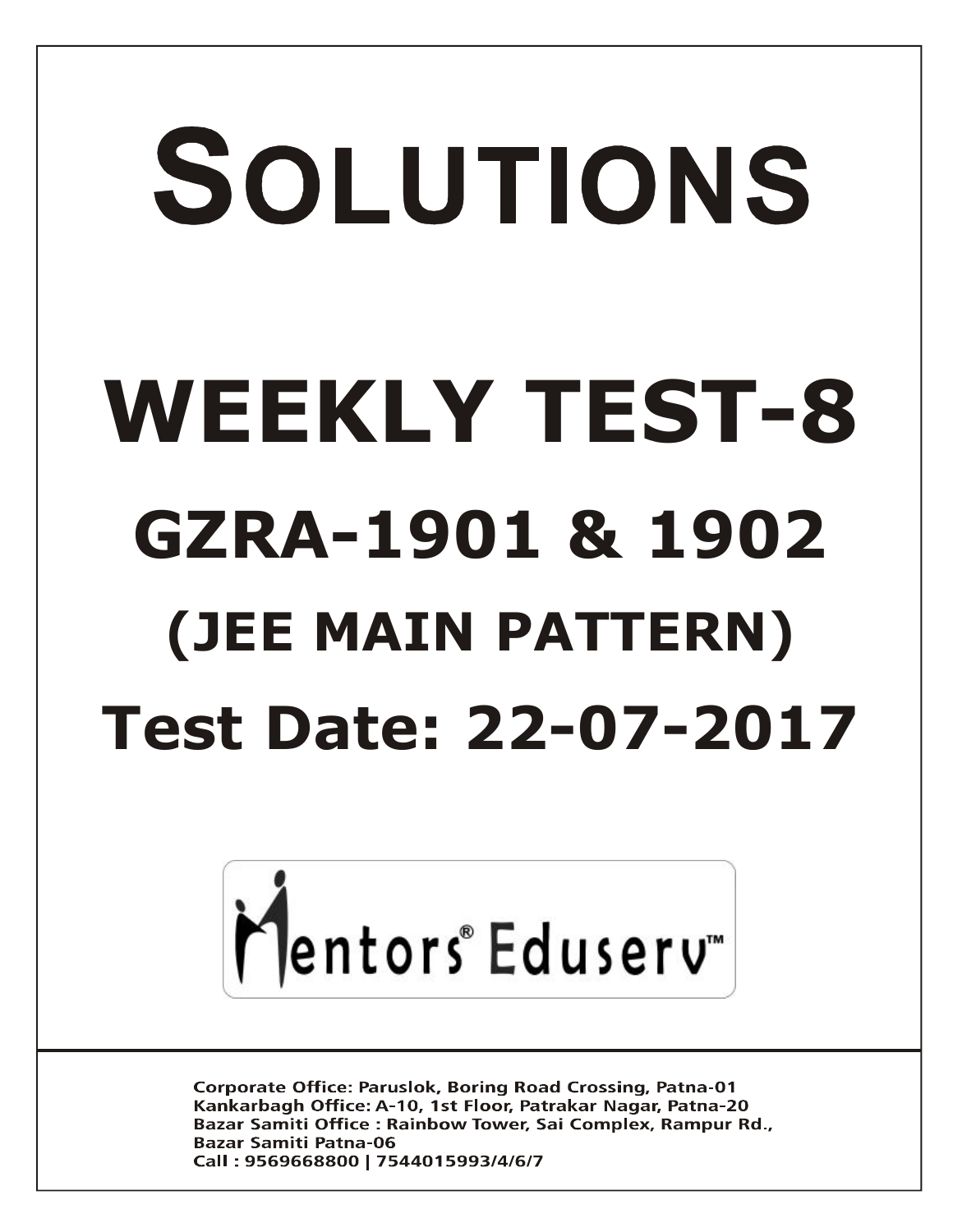

let  $\mathsf{a}_{\scriptscriptstyle{0}}$  is acceleration of block with respect to wedge,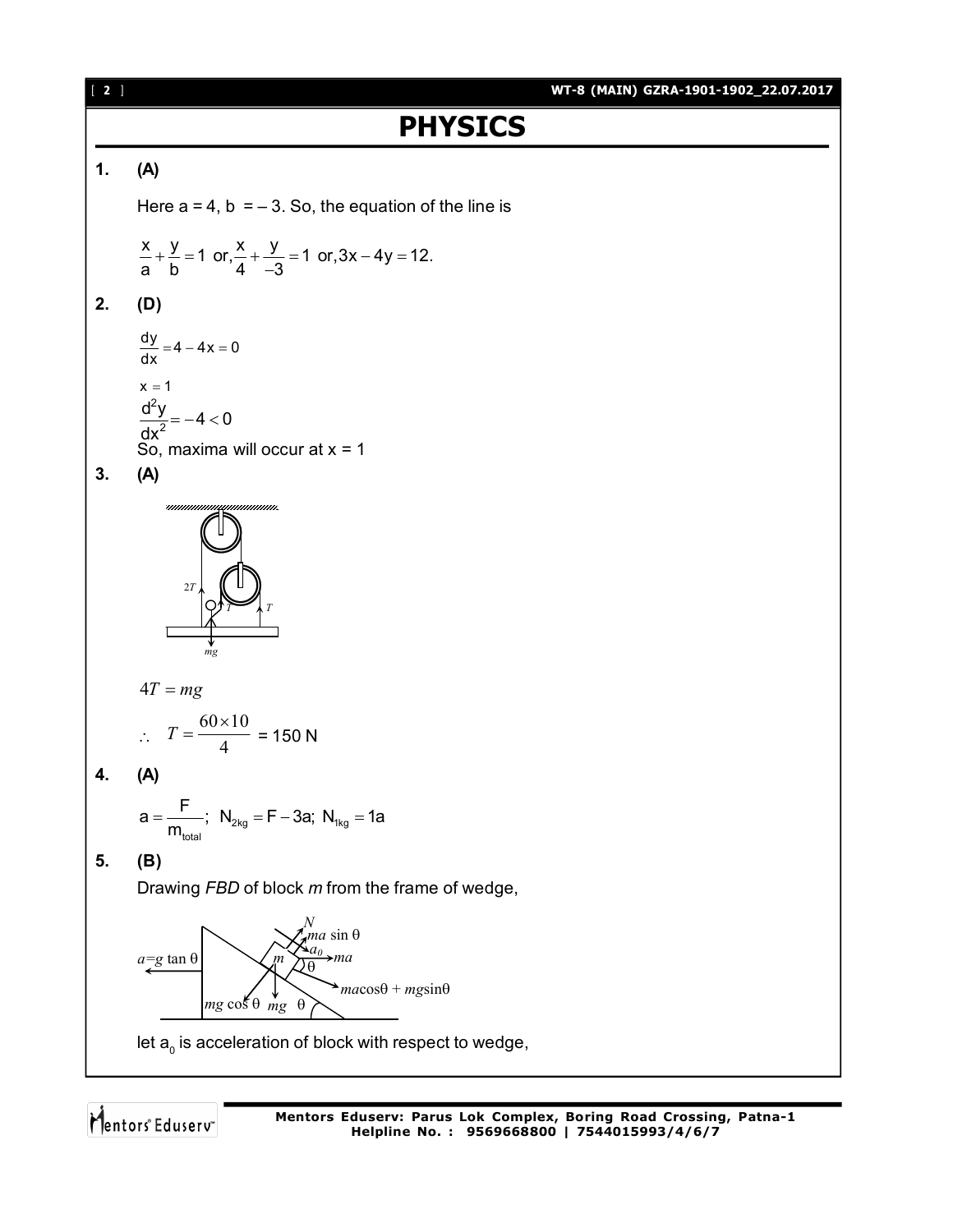# **WT-8 (MAIN) GZRA-1901-1902\_22.07.2017** [ **3** ]

```
ma_{_0} = ma cos \theta + mg sin \thetaa^{\vphantom{\dagger}}_{\scriptscriptstyle{0}} = g tan \theta cos \theta + g sin \thetaa<sub>0</sub> = 2g sin θ
```
# **6. (B)**

From figure (1)

$$
T_1
$$
\n
$$
a=1.2 \text{m/s}^2
$$
\n
$$
1.9 \text{kg}
$$
\n
$$
1.9 \text{g}
$$
\n
$$
0.1 \text{g}
$$
\n
$$
T_1 - 1.9 \text{g} = 1.9 \times 1.2
$$

$$
\Rightarrow T_1 = 20.9 \text{ N}
$$

From figure (2)

$$
T_2
$$
\n
$$
a=1.2 \text{m/s}^2
$$
\n
$$
\underbrace{\uparrow}_{T_1 \uparrow \downarrow} 2.1 \text{kg}
$$
\n
$$
2.1 g
$$
\nFigure (2)

\n
$$
T_2 - T_1 - 2.1 g = 2.1 \times 1.2
$$

$$
T_2 = 44 \text{ N}
$$

**7. (A)**

 $T_A \cos \theta_1 = T_B \sin \theta_2$  $T_A$  cos 37° =  $T_B$  sin 30° 2 1 5  $T_A \times \frac{4}{5} = T_B \times \frac{1}{2}; \quad \frac{T_A}{T}$ B  $T_{\scriptscriptstyle\rm A}$  5  $T_B$  8  $=$ 

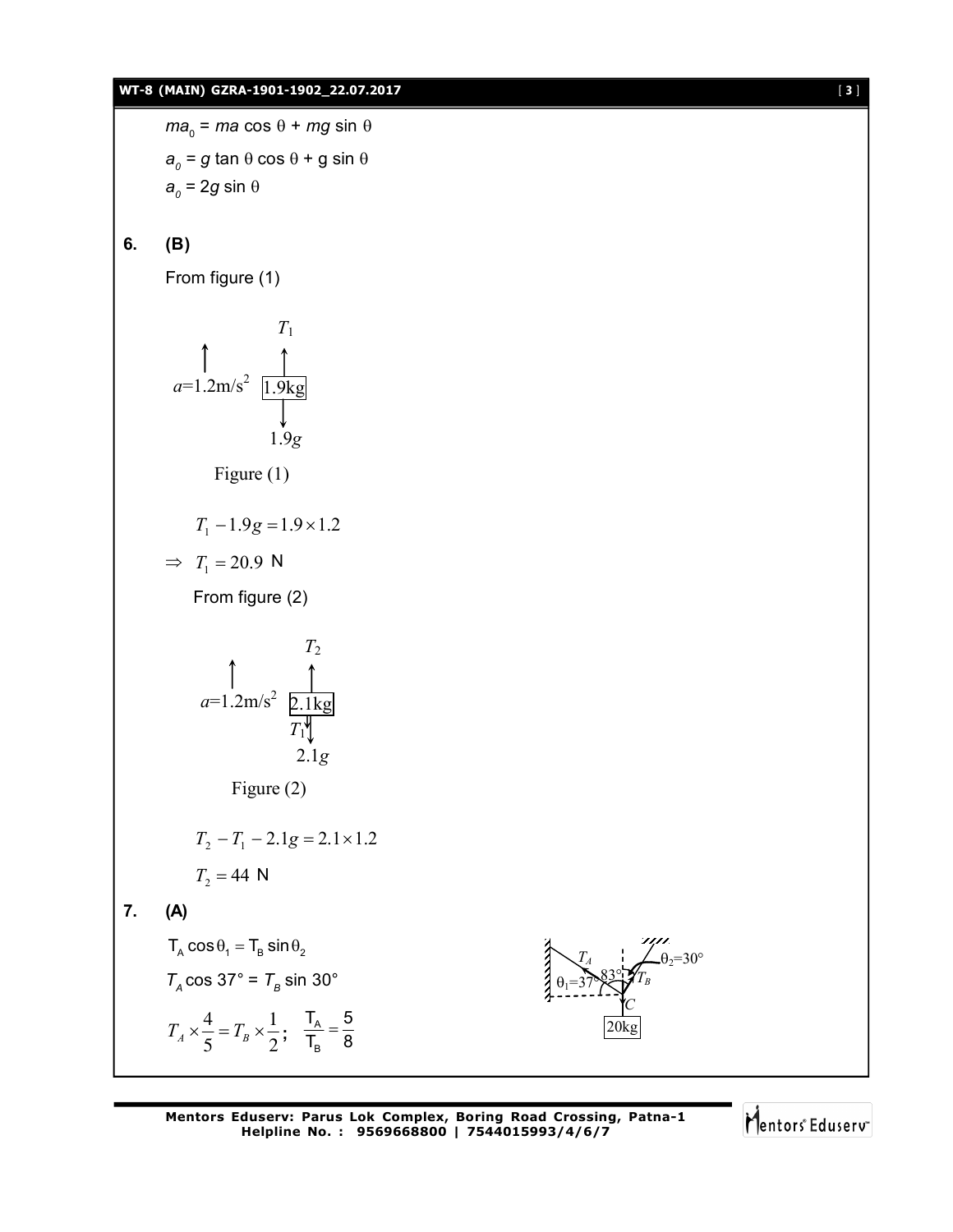

Mentors<sup>®</sup> Eduserv<sup>®</sup>

**Mentors Eduserv: Parus Lok Complex, Boring Road Crossing, Patna-1 Helpline No. : 9569668800 | 7544015993/4/6/7**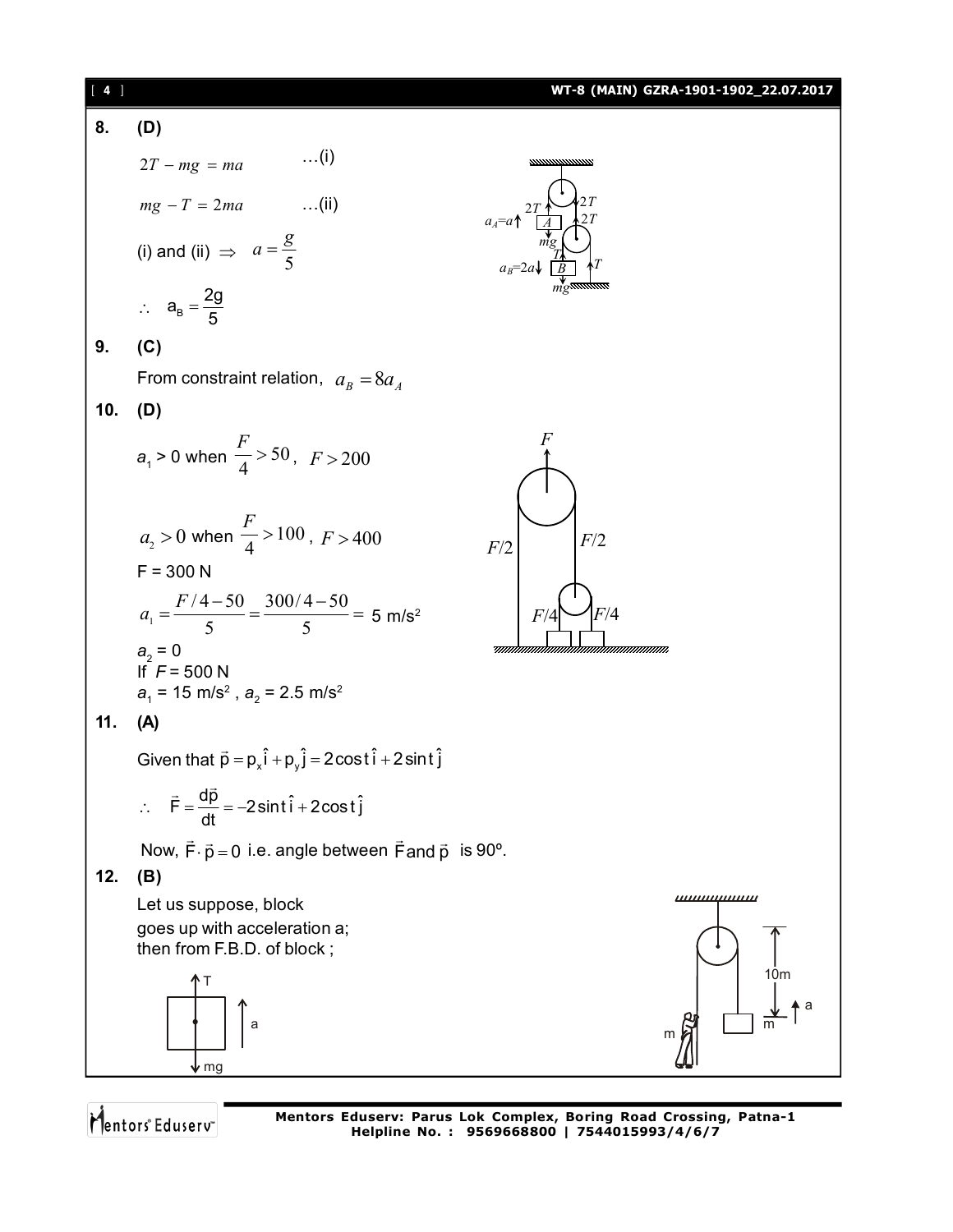# **WT-8 (MAIN) GZRA-1901-1902\_22.07.2017** [ **5** ]

T – mg = ma ...........(i) As man is going up with 2.5 ms<sup>-2</sup> acceleration with respect to string. And string goes down with respect to ground. So net acceleration of main w.r.t. ground =  $(2.5 - a)$ From FB.D. of man ;  $(2.5-a)^{\uparrow}$ mg T  $T - mg = m(2.5 - a)$  ..............(ii) from (i) & (ii), we get ;  $ma = m (2.5 - ma)$  $ma + ma = 2.5 m$  $\Rightarrow$  2 m a = 2.5 m  $a = \frac{2.5}{2} = 1.25$  m/s<sup>2</sup> 2  $\therefore$  a =  $\frac{200}{2}$  = 1  $\therefore$  Time taken by block to reach the pulley;  $t = \sqrt{\frac{2S}{1.25}} = \sqrt{\frac{2 \times 10}{1.25}}$ a  $=\sqrt{\frac{2S}{1}}=\sqrt{\frac{2\times S}{1}}$ 1.25  $=\sqrt{16}$ **13. (C)**  $\vec{A} - \vec{B} = -\hat{i} + 5\hat{j} + \hat{k}$ ;  $\theta = \cos^{-1} \left( \frac{(\vec{A} - \vec{B}) \cdot \vec{C}}{|\vec{A} - \vec{B}| |\vec{C}|} \right)$  $|A-B||C|$  $\theta = \cos^{-1} \left( \frac{(\vec{A} - \vec{B}) \cdot \vec{C}}{(\vec{A} - \vec{B}) \cdot \vec{C}} \right)$  $(|A-B||C|)$ .<br>ಕಂಚು ಕ  $\frac{1}{2}$  $\frac{1}{2}$  $=$  cos<sup>-1</sup> $\left(\frac{(-1+5+2)\cancel{P}}{2\sqrt{2}\sqrt{2}}\right)$  $\left(\frac{(-1+5+2)\cancel{P}^2}{3\sqrt{3}\sqrt{6}\cancel{P}^2}\right) = \cos^{-1}\left(\frac{\cancel{6}^2}{3\sqrt{3}}\right)$ 2  $3\sqrt{3}\sqrt{3}$  $\cos^{-1}\left(\frac{\sqrt{2}}{2}\right)$  $\overline{2}$  )  $\cdots$  (3) ÷  $\left(\frac{\cancel{6}^2}{3\cancel{3}\cancel{3}\cancel{3}\cancel{3}\cancel{2}}\right) = \cos^{-1}\left(\frac{\sqrt{2}}{3}\right)$ **14. (C)** 30°  $30^\circ$ y–axis x–axis b  $\vec{c}$  $\overline{\vec{a}}$  $\vec{a} = 2\hat{i}$ ,  $\vec{b} = 3\cos 30^\circ \hat{j} - 3\sin 30 \hat{i}$  $\frac{3\sqrt{3}}{2}$ j –  $\frac{3}{5}$ i 2 2  $=\frac{600}{2}j \vec{c} = -6\cos 30 \hat{j} - 6\sin 30 \hat{i}$  $=-3\sqrt{3}i-3i$ 

**Mentors Eduserv: Parus Lok Complex, Boring Road Crossing, Patna-1 Helpline No. : 9569668800 | 7544015993/4/6/7**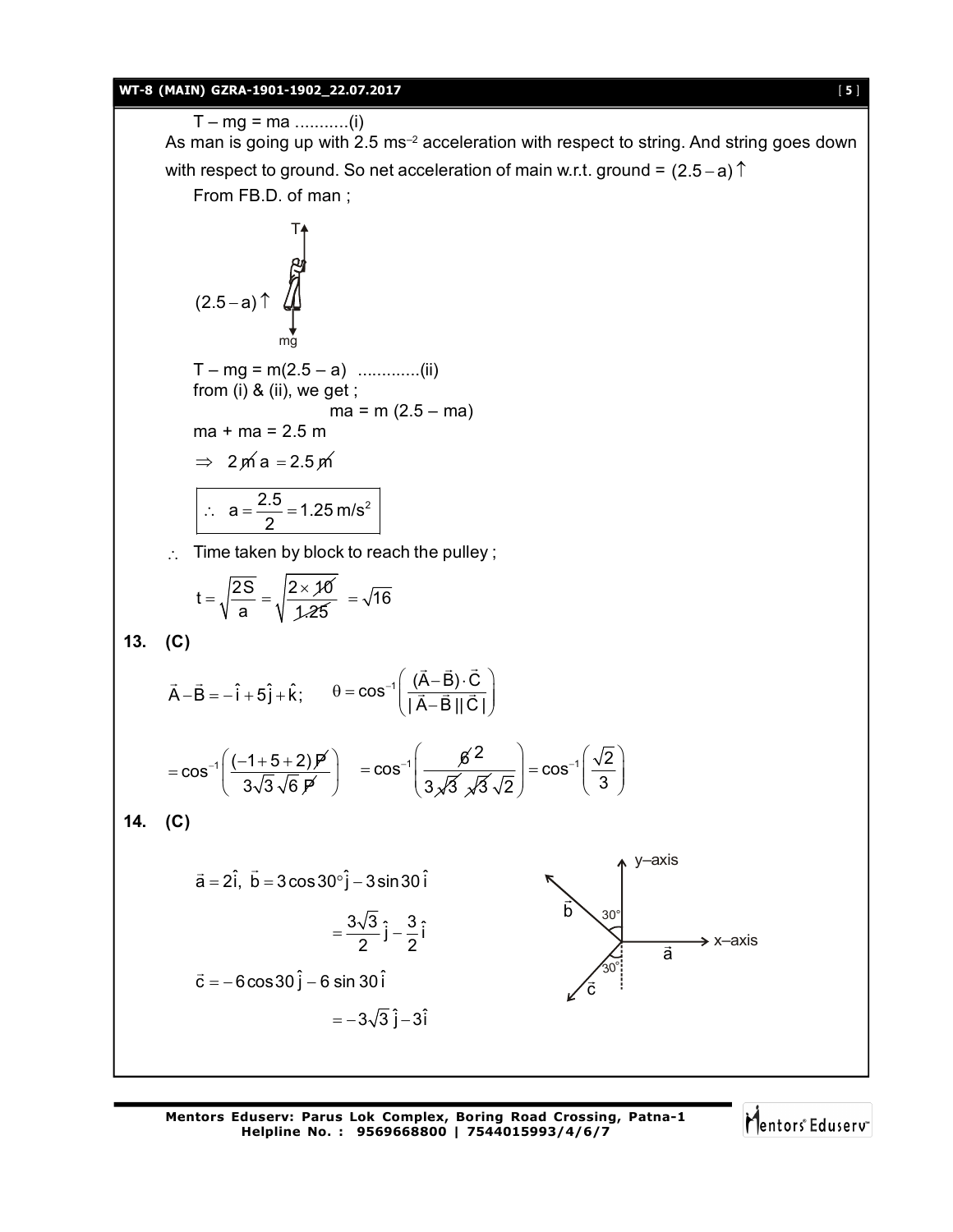[ **6** ] **WT-8 (MAIN) GZRA-1901-1902\_22.07.2017**

$$
\therefore \vec{a} + \vec{b} + \vec{c} = 2\hat{i} - 3\hat{i} - \frac{3}{2}\hat{i} + \frac{3\sqrt{3}}{2}\hat{j} - 3\sqrt{3}\hat{j}
$$

$$
= -\frac{5}{2}\hat{i} - \frac{3\sqrt{3}}{2}\hat{j}
$$

$$
\therefore |\vec{a} + \vec{b} + \vec{c}| = \left[ \left( -\frac{5}{2} \right)^2 + \left( -\frac{3\sqrt{2}}{2} \right)^2 \right]^{\frac{1}{2}} = \left( \frac{25}{4} + \frac{27}{4} \right)^{\frac{1}{2}}
$$

$$
\left( \frac{52}{4} \right)^{\frac{1}{2}} = \sqrt{13}
$$

$$
15. (A)
$$

$$
\theta = \cos^{-1}\left(\frac{2+\cancel{2}-\cancel{2}}{\sqrt{3} \ 2\sqrt{3}}\right) = \cos^{-1}\left(\frac{\cancel{2}}{\sqrt{3}\cancel{2}\sqrt{3}}\right)
$$
  

$$
\therefore \ \theta = \cos^{-1}\left(\frac{1}{3}\right)
$$

$$
16. (B)
$$

$$
|\vec{a} - \vec{b}|^2 + |\vec{b} - \vec{c}|^2 + |\vec{c} - \vec{a}|^2
$$
...(i)  
=  $a^2 + b^2 - 2ab \cos \theta_1 + b^2 + c^2 - 2bc \cos \theta_2 + c^2 + a^2 - 2ca \cos \theta_3$ 

$$
= 6 - 2(\cos\theta_1 + \cos\theta_2 + \cos\theta_3)
$$

for max. value of (i)  $2(\cos \theta_1 + \cos \theta_2 + \cos \theta_3)$  should be minimum.

Now, 
$$
(\vec{a} + \vec{b} + \vec{c}) \cdot (\vec{a} + \vec{b} + \vec{c}) = |\vec{a} + \vec{b} + \vec{c}|^2
$$

$$
\Rightarrow a^2 + b^2 + c^2 + 2(\vec{a}.\vec{b} + \vec{b}.\vec{c} + \vec{c}.\vec{a}) = |\vec{a} + \vec{b} + \vec{c}|^2
$$

$$
\Rightarrow 3 + 2(\cos\theta_1 + \cos\theta_2 + \cos\theta_3) = |\vec{a} + \vec{b} + \vec{c}|^2
$$

$$
\therefore 2(\cos\theta_1 + \cos\theta_2 + \cos\theta_3) = \underbrace{|\vec{a} + \vec{b} + \vec{c}|^2}_{\geq 0} - 3
$$

So, its minimum value will be only when  $|\vec{a} + \vec{b} + \vec{c}|^2 = 0$  $\vec{a} + \vec{b} + \vec{c}\,|^2 = 0$  . i.e. 120° angle setup with each vector ā,  $\vec{b}$  and  $\vec{c}$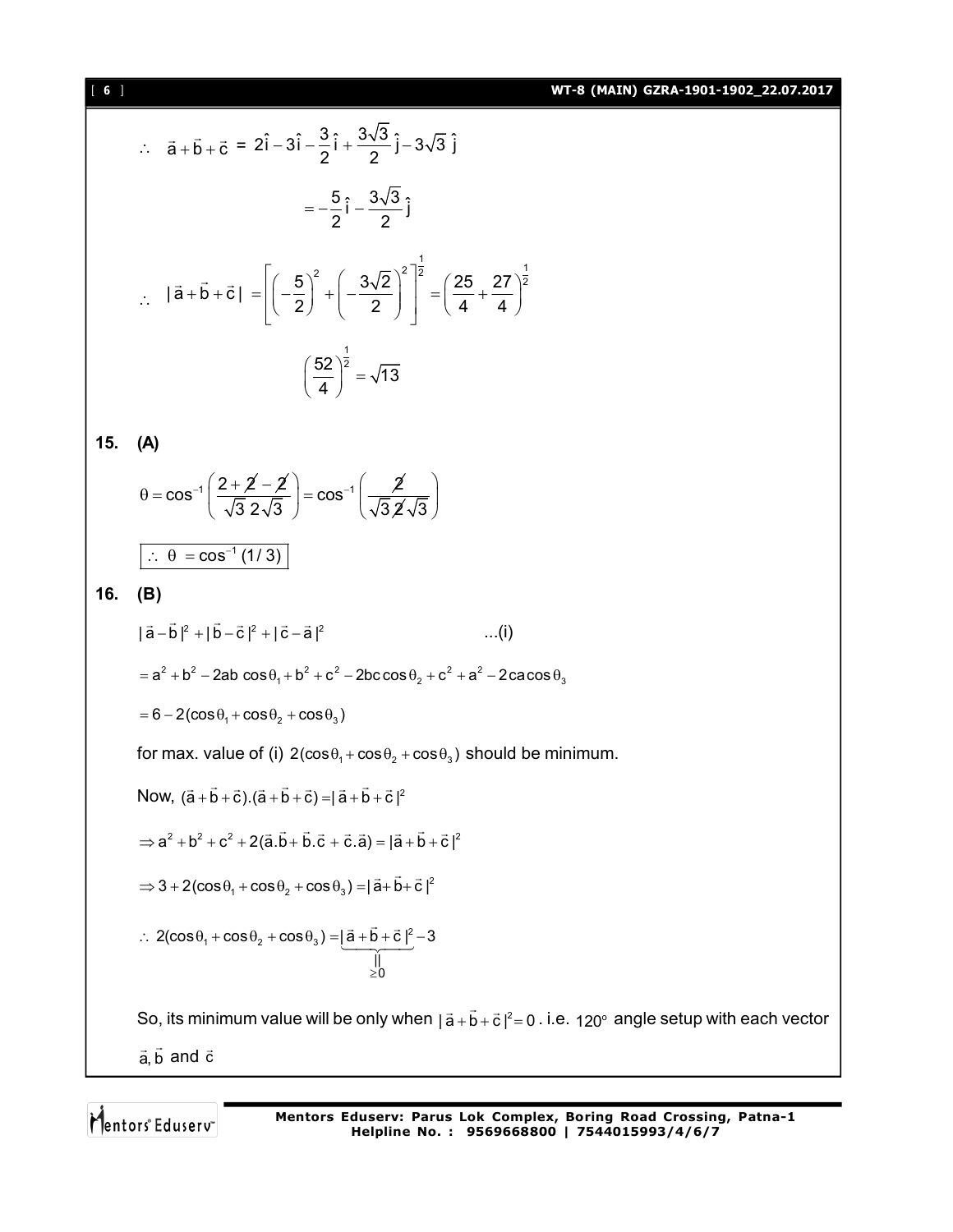**WT-8 (MAIN) GZRA-1901-1902\_22.07.2017** [ **7** ]

So, 
$$
|\vec{a}-\vec{b}|^2 + |\vec{b}-\vec{c}|^2 + |\vec{c}-\vec{a}|^2 = 6 - \left(2 \times \frac{-3}{2}\right) = 9
$$

Hence Maximum value of equation (i) is 9.

17. **(A)**  
\nLet 
$$
\vec{b} = b_x \hat{i} + b_y \hat{j} + b_z \hat{k}
$$
  
\n
$$
\vec{a} \times \vec{b} = \begin{vmatrix}\n\hat{i} & \hat{j} & \hat{k} \\
1 & 1 & 1 \\
b_x & b_y & b_z\n\end{vmatrix} = \hat{i}(b_z - b_y) + \hat{j}(b_x - b_z) + \hat{k}(b_y - b_x)
$$
\ngiven :  $\vec{a} \times \vec{b} = \hat{j} - \hat{k} \Rightarrow b_x - b_z = 1$  .... (i)  $\& b_y - b_x = -1$  ...... (ii) and  $b_z - b_y = 0$   
\nand also,  $\vec{a} \cdot \vec{b} = 1$   
\n $b_x + b_y + b_z = 1$  ...... (iii)  
\nfrom equation (i), (ii), (iii) ;  $b_x = 1$ ,  $b_y = 0$ ,  $b_z = 0$   
\n $\vec{b} = \hat{i}$   
\n18. **(C)**  
\n $\vec{a} = \hat{i} + 2\hat{j} + \hat{k}$ ,  $\vec{b} = \hat{i} - \hat{j} + \hat{k}$   
\nLet  $\vec{d}$  is a vector in the plane of  $\vec{a} \& \vec{b}$ . then,  
\n $\vec{d} = \vec{a} + \lambda \vec{b} = (1 + \lambda)\hat{i} + (2 - \lambda)\hat{j} + (1 + \lambda)\hat{k}$   
\nGiven projection of  $\vec{d}$  on  $\vec{c} = 1/\sqrt{3}$   
\n $\hat{c} \cdot \vec{d} = 1/\sqrt{3}$   
\n $\Rightarrow \frac{(\hat{i} + \hat{j} - \hat{k})}{\sqrt{3}} [ (1 + \lambda)\hat{i} + (2 - \lambda)\hat{j} + (1 + \lambda)\hat{k} ] = \frac{1}{\sqrt{3}}$   
\n $\Rightarrow \lambda + \lambda + 2 - \lambda - \lambda = 1$   
\n $\lambda = 1$   
\n $\therefore \vec{d} = 2\hat{i} + \hat{j} + 2\hat{k}$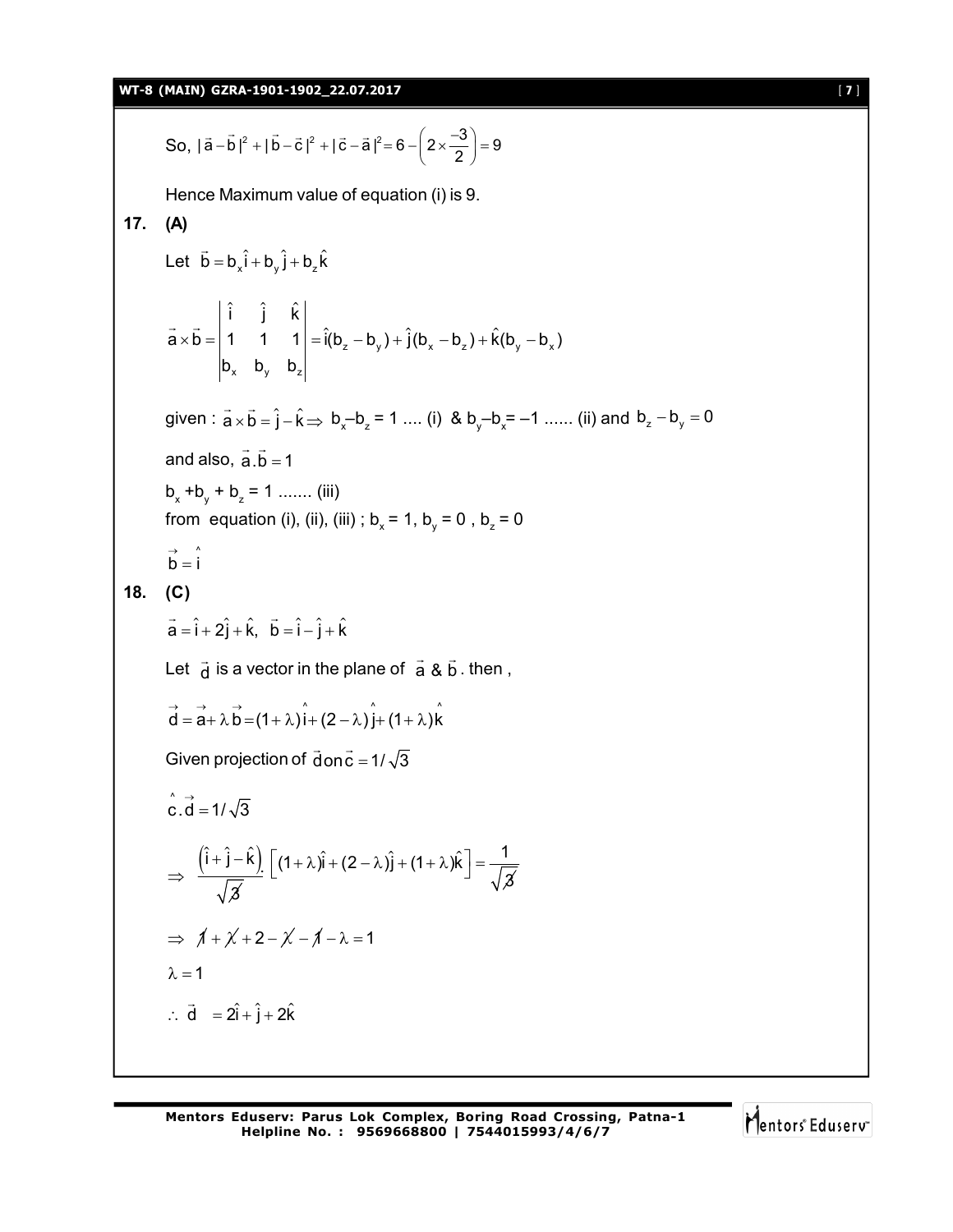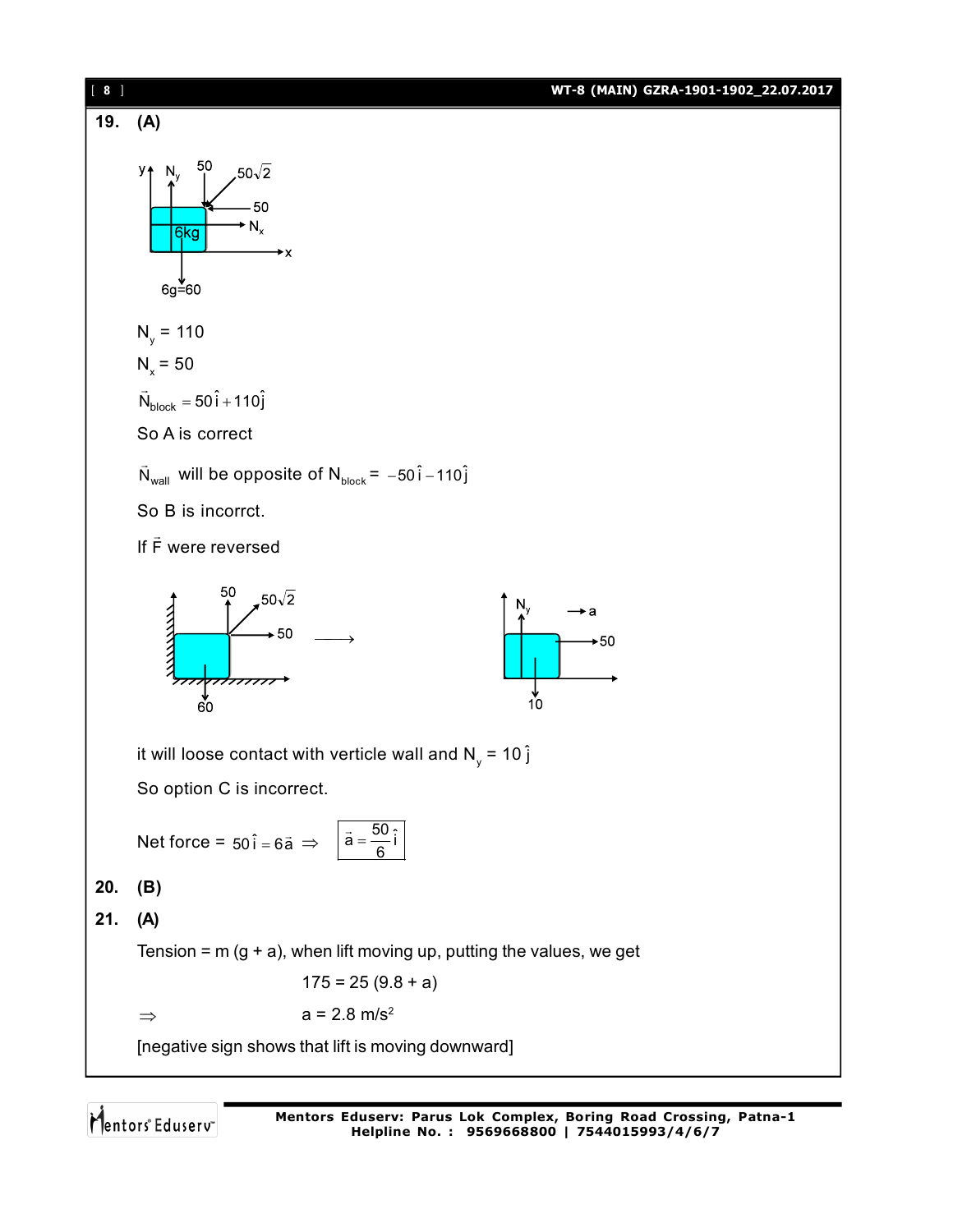### **WT-8 (MAIN) GZRA-1901-1902\_22.07.2017** [ **9** ]

**22. (B)** Apparent tension,  $T = 2T_0$ So  $=2T_0 = T_0 \left(1 + \frac{a_0}{g}\right)$  $T = 2T_0 = T_0 \left( 1 + \frac{a}{a} \right)$ g or  $2 = 1 + \frac{a_0}{a}$ g  $\Rightarrow$  a<sub>0</sub> = g = 9.8m/s<sup>2</sup> **23. (A)** As net force on the rod =  $\mathsf{F}_{_{1}}\mathsf{-F}_{_{2}}$  and its mass is M so acceleration of the rod will be  $a = (F_1 - F_2) / M$  ...(i) Now considering the motion of part AB of the rod, which has mass (M/L)y, Acceleration a given by (i) Assuming that tension at B is T  $F_1 - T = \frac{M}{l} y \times a$  $\frac{m}{L}$ y×a (from F = ma)  $\Rightarrow$  $F_1 - T = \frac{M}{I} y \frac{F_1 - F_2}{M}$  $(u\sin g$  eqn.  $(i))$  $\Rightarrow$  T = F<sub>1</sub> $\left(1-\frac{y}{L}\right)+F_2\left(\frac{y}{L}\right)$  $L$ )  $^{2}$ ( $L$ **24. (A) 25. (A) 26. (A) 27. (D)** *T* = 0, *a* = *g* **28. (A) 29. (A)** In condition (i),  $20g - T = 20a$ ,  $N = 20a$  $T - N = 40a$   $\Rightarrow$   $a = \frac{8}{80} = \frac{8}{4}$  $a = \frac{20g}{a^2} = \frac{g}{4}$ Net acceleration =  $a_1 = a\sqrt{2}$ ,  $\qquad \sqrt{2}a = \frac{a}{4} = \frac{b}{2\sqrt{2}}$  $\frac{1}{2}a = \frac{\sqrt{2}g}{4} = \frac{g}{2}$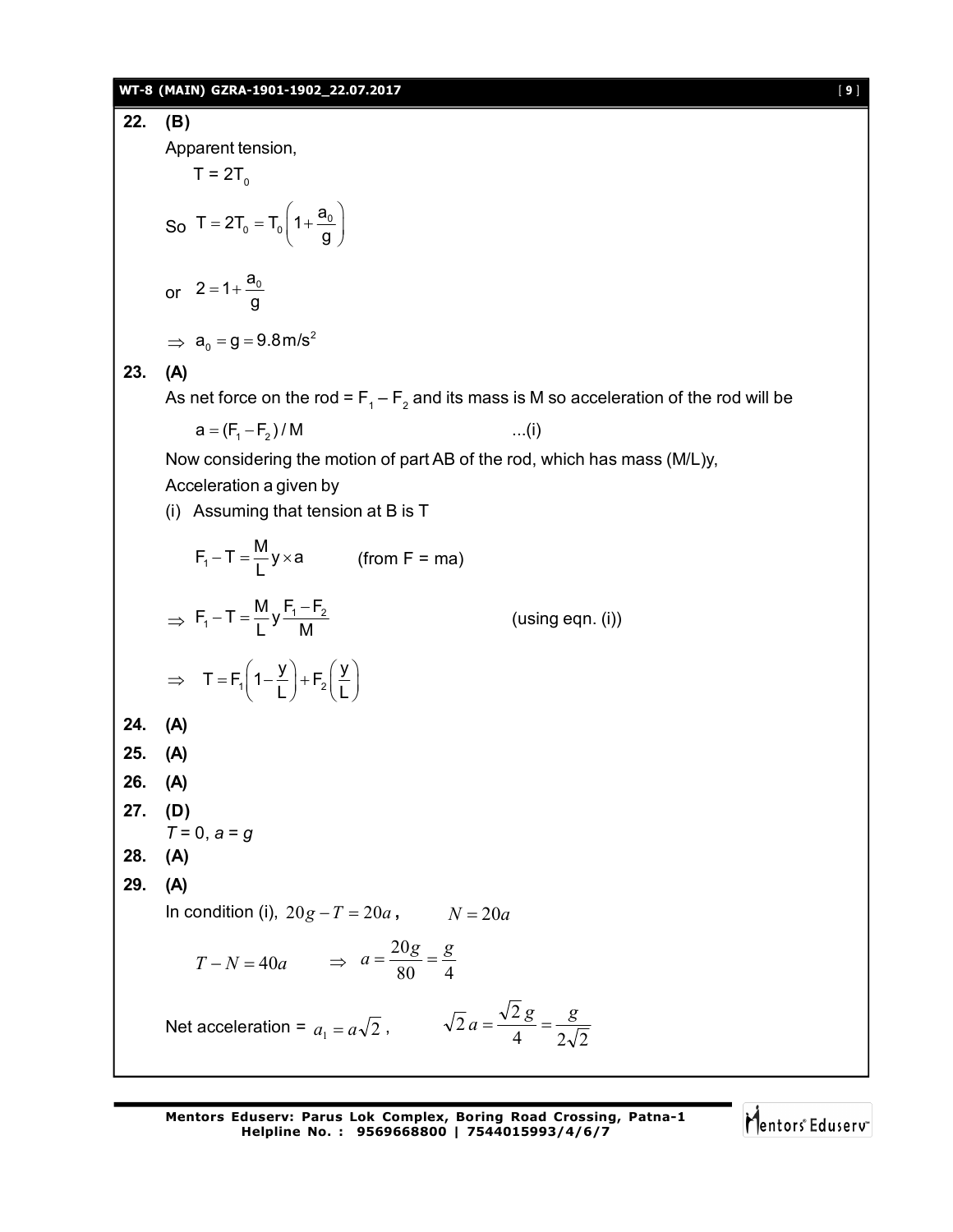| WT-8 (MAIN) GZRA-1901-1902 22.07.2017<br><b>f 10 1</b> |
|--------------------------------------------------------|
|--------------------------------------------------------|

|     | In condition (ii) $20g - T = 20a$ , $T = 40a$ , $a = \frac{g}{3}$ , $a_2 = \frac{g}{3}$       |
|-----|-----------------------------------------------------------------------------------------------|
|     | $rac{a_1}{a_2} = \frac{g/2\sqrt{2}}{g/3} = \frac{3}{2\sqrt{2}}$                               |
|     |                                                                                               |
|     | $\therefore$ (A)                                                                              |
| 30. | (C)                                                                                           |
|     | <b>CHEMISTRY</b>                                                                              |
| 31. | (C)                                                                                           |
|     | $\phi = \frac{\pi}{2}$ is yz plane.                                                           |
| 32. | (C)                                                                                           |
|     | $R\left(1-\frac{1}{4}\right) = Rz^{2}\left(\frac{1}{4}-\frac{1}{16}\right)$                   |
|     | or, $z = 2$                                                                                   |
| 33. | (B)                                                                                           |
|     | For 4d, $n = 4$ , $l = 2$                                                                     |
| 34. | (A)                                                                                           |
|     | $I = 2$                                                                                       |
|     | $\sqrt{1(1+1)}\hbar = \sqrt{6}\hbar$                                                          |
| 35. | (D)                                                                                           |
| 36. | (D)                                                                                           |
|     | Two electrons in an orbital have opposite spin.                                               |
| 37. | (A)                                                                                           |
|     | $1 = 0$ to $(n - 1)$                                                                          |
| 38. | (B)                                                                                           |
| 39. | (C)                                                                                           |
| 40. | (B)                                                                                           |
| 41. | $\psi$ <sup>2</sup> represents the probability density.                                       |
| 42. | (C)<br>(A)                                                                                    |
|     |                                                                                               |
|     | $mv = \frac{h}{\lambda}$ , $m = \frac{h}{\lambda c}$ (v = c) or $m \propto \frac{1}{\lambda}$ |
| 43. | (C)                                                                                           |
|     | Limiting line comes from $\infty$                                                             |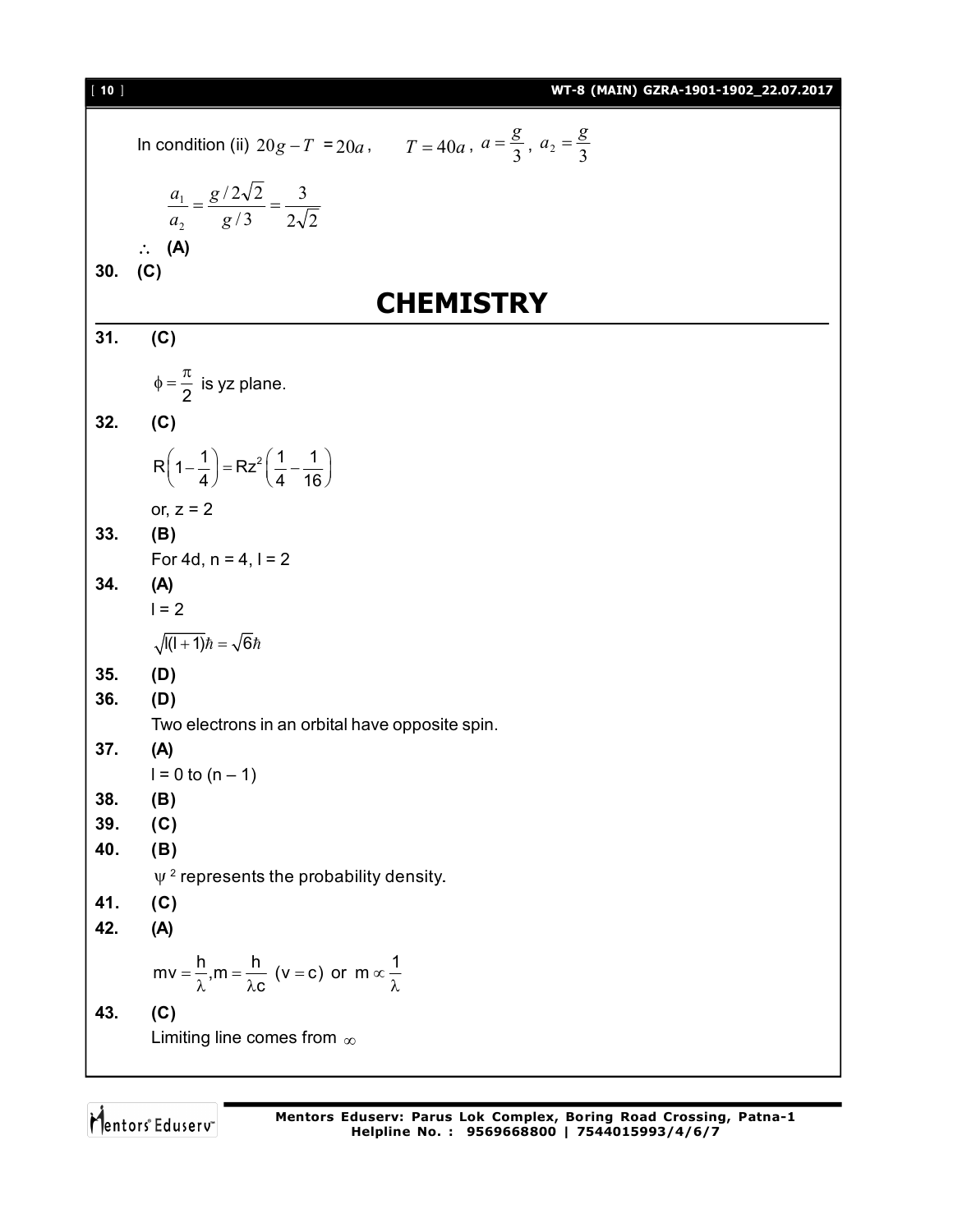# **WT-8 (MAIN) GZRA-1901-1902\_22.07.2017** [ **11** ]

| 44. | (B)                                                                                        |
|-----|--------------------------------------------------------------------------------------------|
|     | $R4\left(\frac{1}{n_1^2}-\frac{1}{n_2^2}\right)=R\left(\frac{1}{2^2}-\frac{1}{3^2}\right)$ |
|     |                                                                                            |
|     | equating, $n_1 = 4$ , $n_2 = 6$                                                            |
| 45. | (B)<br>$E_{\text{Green}}$ > $E_{\text{Yellow}}$ > $E_{\text{Red}}$ .                       |
| 46. | (C)                                                                                        |
|     | Photoelectric current depends only on intensity                                            |
| 47. | (A)                                                                                        |
| 48. | (B)                                                                                        |
|     | $\lambda \propto \frac{1}{\sqrt{K \cdot E}}$ and K.E decreases as n increases              |
| 49. | (A)                                                                                        |
|     | $\lambda = v$                                                                              |
|     | $mv = \frac{h}{\lambda} = \frac{h}{v}$                                                     |
|     | or, $v = \sqrt{\frac{h}{m}}$                                                               |
| 50. | (B)                                                                                        |
| 51. | (D)                                                                                        |
|     | $2\pi r = n\lambda$                                                                        |
| 52. | (B)                                                                                        |
|     | $P \cdot E = \frac{-2 \times 13.6 \times 1}{4} = -6.8$ e.V                                 |
| 53. | (A)                                                                                        |
|     | $\Delta E = h v$                                                                           |
| 54. | (A)                                                                                        |
|     | 54.4 = $\frac{E^0 \times 4}{1}$ or $E^0 = 13.6$ e.V                                        |
|     | $I.E(H) = 13.6 e.V$                                                                        |
|     | $IE(Li^{2}) = 13.6 \times 9$ e.V = 122.4 e.V                                               |
|     |                                                                                            |

Mentors<sup>e</sup> Eduserv<sup>-</sup>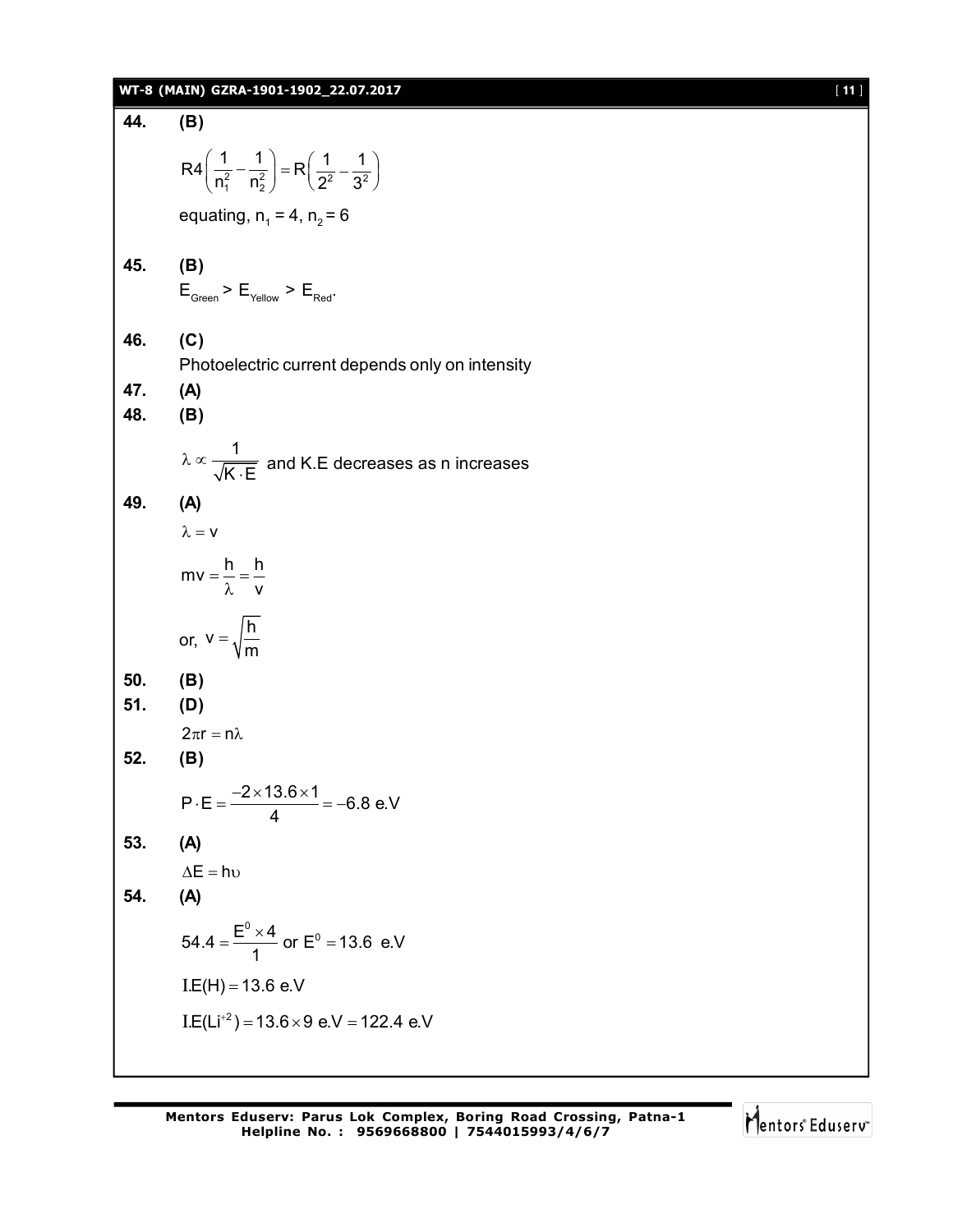| [12] | WT-8 (MAIN) GZRA-1901-1902_22.07.2017                                                                                                        |
|------|----------------------------------------------------------------------------------------------------------------------------------------------|
| 55.  | (C)                                                                                                                                          |
|      | For H energy depends only on n                                                                                                               |
| 56.  | (A)                                                                                                                                          |
|      | $K \cdot E = \frac{+13.6z^2}{n^2}$                                                                                                           |
| 57.  | (B)                                                                                                                                          |
|      | $r = \frac{a_0 n^2}{7}$                                                                                                                      |
| 58.  | (A)                                                                                                                                          |
|      | $E = \frac{-13.6z^2}{n^2}$                                                                                                                   |
| 59.  | (C)                                                                                                                                          |
|      | $\frac{n_1}{n_2} = \sqrt{\frac{R}{4R}} = \frac{1}{2}$                                                                                        |
|      | $T \propto n^3$                                                                                                                              |
|      | So, $\frac{T_1}{T_2} = \frac{1}{8}$                                                                                                          |
| 60.  | (A)<br>$K.E = P.E = QV = ex1 = 1e.V.$                                                                                                        |
|      | <b>MATHEMATICS</b>                                                                                                                           |
| 61.  | (B)                                                                                                                                          |
|      | $\sqrt{12-\sqrt{68+48\sqrt{2}}}$                                                                                                             |
|      | = $\sqrt{12 - \sqrt{(6 + 4\sqrt{2})^2}}$ = $\sqrt{12 - 6 - 4\sqrt{2}}$ = $\sqrt{6 - 4\sqrt{2}}$ = $\sqrt{(2 - \sqrt{2})^2}$ = $2 - \sqrt{2}$ |
| 62.  | (B)                                                                                                                                          |
|      | $x = \sqrt{3 - \sqrt{5}}$<br>$y = \sqrt{3 + \sqrt{5}}$                                                                                       |
|      | $xy = 2$                                                                                                                                     |
|      | $x + y = \sqrt{x^2 + y^2 + 2 \times 2}$                                                                                                      |
|      | $=\sqrt{6+4} = \sqrt{10}$                                                                                                                    |
|      | $x - y = \sqrt{6 - 4} = \sqrt{2}$                                                                                                            |
|      | Put the value we get the ans.                                                                                                                |
|      | $(x-y)$ + 2xy $(x + y)$ – xy $(x - y)$ $(x2 + y2 + xy)$                                                                                      |
|      | $-\sqrt{450} + \sqrt{160}$                                                                                                                   |
|      |                                                                                                                                              |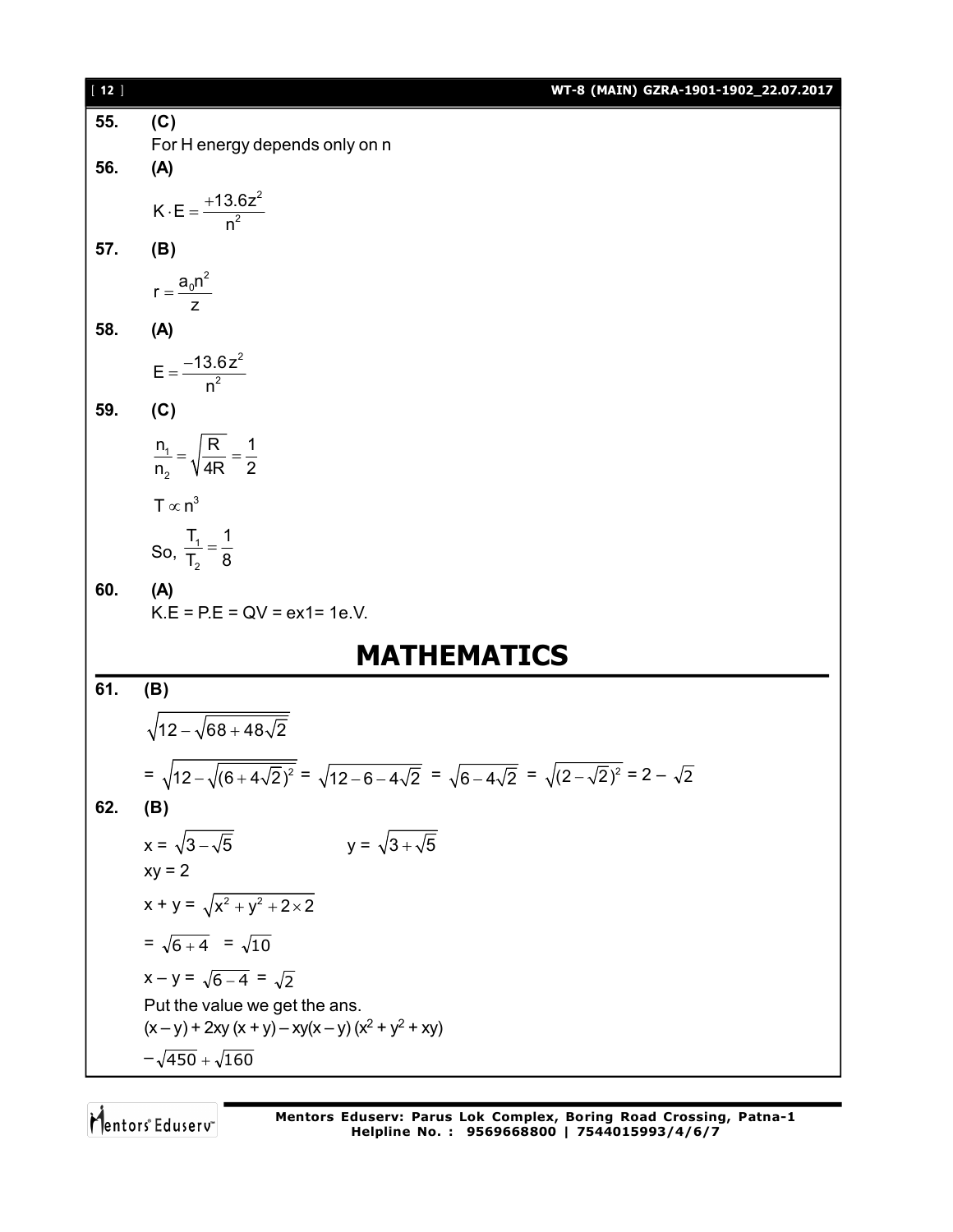# **WT-8 (MAIN) GZRA-1901-1902\_22.07.2017** [ **13** ]

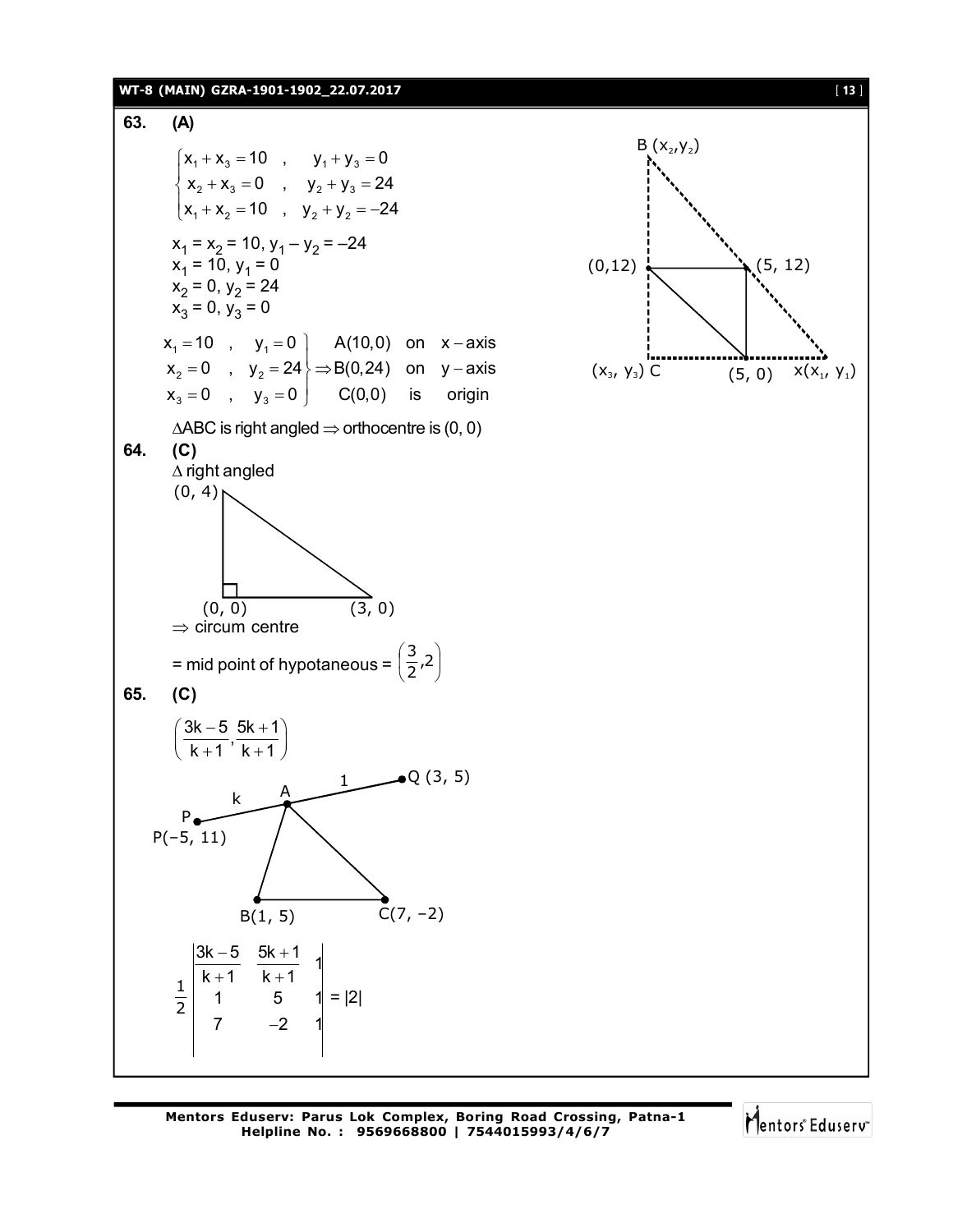[ **14** ] **WT-8 (MAIN) GZRA-1901-1902\_22.07.2017**

$$
\Rightarrow 1. (-2-3)-1. \left(\frac{-6k+10}{k+1} - \frac{35k+7}{k+1}\right) + \left(\frac{15k-25}{k+1} - \frac{5k+1}{k+1}\right) = \pm 4
$$
\n  
\n⇒ 6k-10+35 k+7+15k-25-5k-1  
\n= ±4+37 (k+1)  
\n⇒ 51 k-29 = 41 k+41 or 51 k-29  
\n= 33k+33  
\n⇒ 10 k = 70 or 18 k = 62  
\n k = 7 \n k =  $\frac{31}{9}$   
\n66. (A)  
\n $x = 2^{1000}e^{8100^{131}}$   
\n $x = 2^9$   $y = \frac{1}{2^4}$   
\n $Log_B N = \frac{log 4}{log 5} \frac{log 5}{log 6}$  ....  $log \frac{36}{37}$   
\n $= \frac{log 4}{log 37} = log_{37}4$   
\n $Z = \frac{4}{37}$   
\n(x y)<sup>2</sup> = (2<sup>9</sup>.2<sup>1/4</sup>) $\frac{4}{37}$  =  $\left(2^{\frac{37}{4}}\right)^{\frac{4}{37}}$  = 2  
\n67. (C)  
\nA(x<sub>1</sub>, y<sub>1</sub>), B(x<sub>2</sub>, y<sub>2</sub>), C(x<sub>3</sub>, y<sub>3</sub>)  
\n $= \frac{4}{\sqrt{25}}$   
\nSolving the sides can be made parallel to corresponding sides of the

of triangle passing through vertex of triangle respectively

 $\Rightarrow$  So no. of Ilgrams is 3.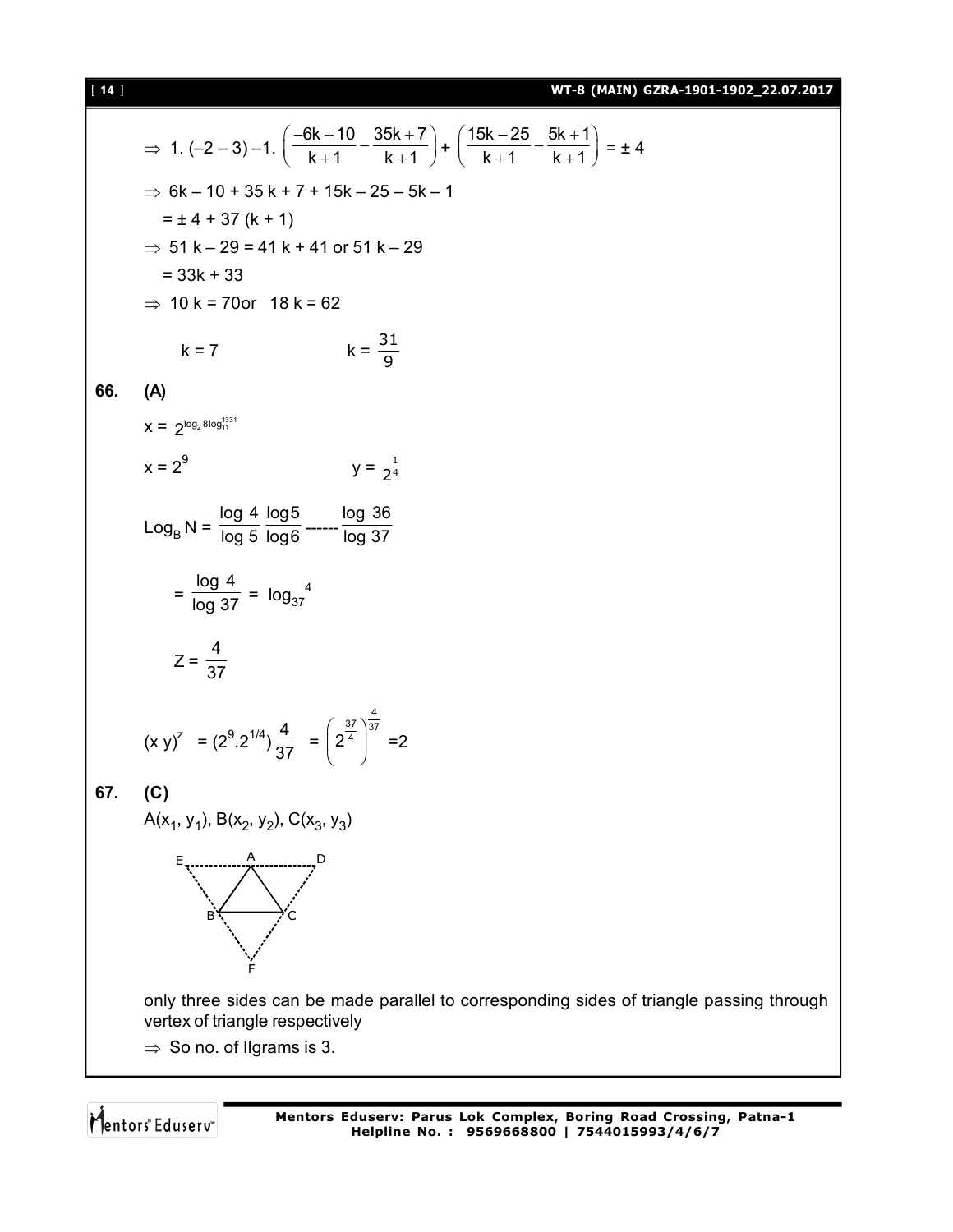# **WT-8 (MAIN) GZRA-1901-1902\_22.07.2017** [ **15** ]

**68. (A** ) Let A(-a, -b); B (0, 0); C (a, b); D (a<sup>2</sup>, ab) ∴ Area of quadrilateral ∆ACD =  $\frac{1}{2}$   $\Big|_a^a$ a –b| 0 0 a b  $a^2$  ab a –b| –a –b –a –b  $=\frac{1}{2}$  [(0 + 0 + a<sup>2</sup> b – a<sup>2</sup> b) +  $(0 + 0 + a^2 b - a^2 b)$ ] Hence, A, B, C, D are collinear. **69. (B** ) G(2,3) A(5,6)  $C(a,b)$   $B(-1,4)$  $5 - 1 + a$ 3  $-1+$ a  $= 2 \Rightarrow a = 2$ &  $6 + 4 + b$ 3  $+4+$  $= 3 \Rightarrow b = (-1)$ **70. (B)** Let ratio be  $\lambda$  : 1  $\Rightarrow \frac{6\lambda - 3}{3} = 0$ ,  $\lambda = \frac{1}{2}$  $1 \quad 2$  $\lambda$ :1  $\Rightarrow \frac{6\lambda - 3}{2} = 0$ ,  $\lambda = \frac{1}{2}$  $\lambda + 1$ **71. (C)**  $x = \frac{711}{12 \cdot 11} = \frac{9 \times 79}{12 \cdot 11}$  $13 + 11m$   $13 + 11m$  $=\frac{711}{10-44}=\frac{9 \times}{10}$  $+11m$   $13+1$ if x is an integer, then  $m = 6$ **72. (D)**  $\frac{1}{2}a^2 = 72$ 2  $=$ (a, 2a)  $a = \pm 12$  (2a, a) Centroid = (16, 16) or (-16, -16)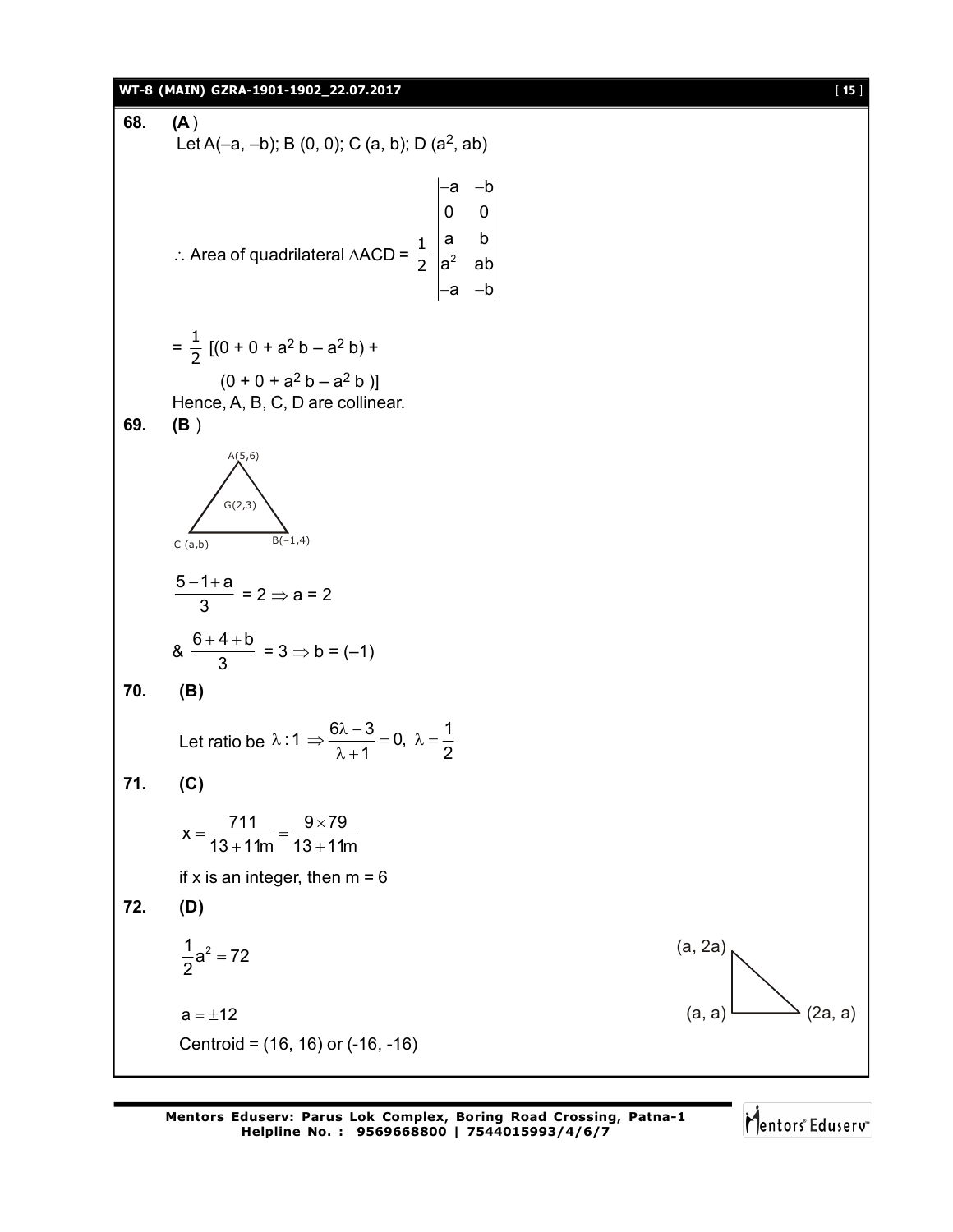| $[16]$ | WT-8 (MAIN) GZRA-1901-1902_22.07.2017                                                                |
|--------|------------------------------------------------------------------------------------------------------|
| 73.    | (C)                                                                                                  |
|        |                                                                                                      |
|        | $7x+y=8$                                                                                             |
|        | (1,1)                                                                                                |
| 74.    | $x - 7y + 6 = 0$<br>(A)                                                                              |
|        |                                                                                                      |
|        | $y = \frac{3}{4}(x-9)+6$                                                                             |
|        |                                                                                                      |
| 75.    | (C)                                                                                                  |
|        | $S_{\infty} = \frac{a}{1-r} = 2$                                                                     |
|        | $\Rightarrow \frac{(\alpha/r)}{1-r} = 2 \Rightarrow \frac{\alpha}{2} = r - r^2$                      |
|        | If $-1 < r < 1$ , then, $-2 < r - r^2 < \frac{1}{4}$                                                 |
|        | $\therefore -2 < \frac{\alpha}{2} < \frac{1}{4} \Rightarrow \alpha \in \left(-4, \frac{1}{2}\right)$ |
| 76.    | (C)                                                                                                  |
|        | $(A \cap B) \cup C = \{1, 3, 5, 7, 8, 9\}$                                                           |
|        | $A' \cap B' = \{10\}$                                                                                |
|        | $(A \cup B)' = \{10\}$                                                                               |
|        | $(A \cap B) \cap (A \cap C) = \{8\}$                                                                 |
| 77.    | (C)                                                                                                  |
|        | We have,                                                                                             |
|        | $(2x - 3y)^2$ + $(3y - 4z)^2$ + $(4z - 2x)^2$ = 0 $\Rightarrow$ $2x = 3y = 4z$                       |
|        | $\Rightarrow \frac{1}{x}, \frac{1}{y}, \frac{1}{z}$ are in AP $\Rightarrow$ x, y, z are in HP        |
|        |                                                                                                      |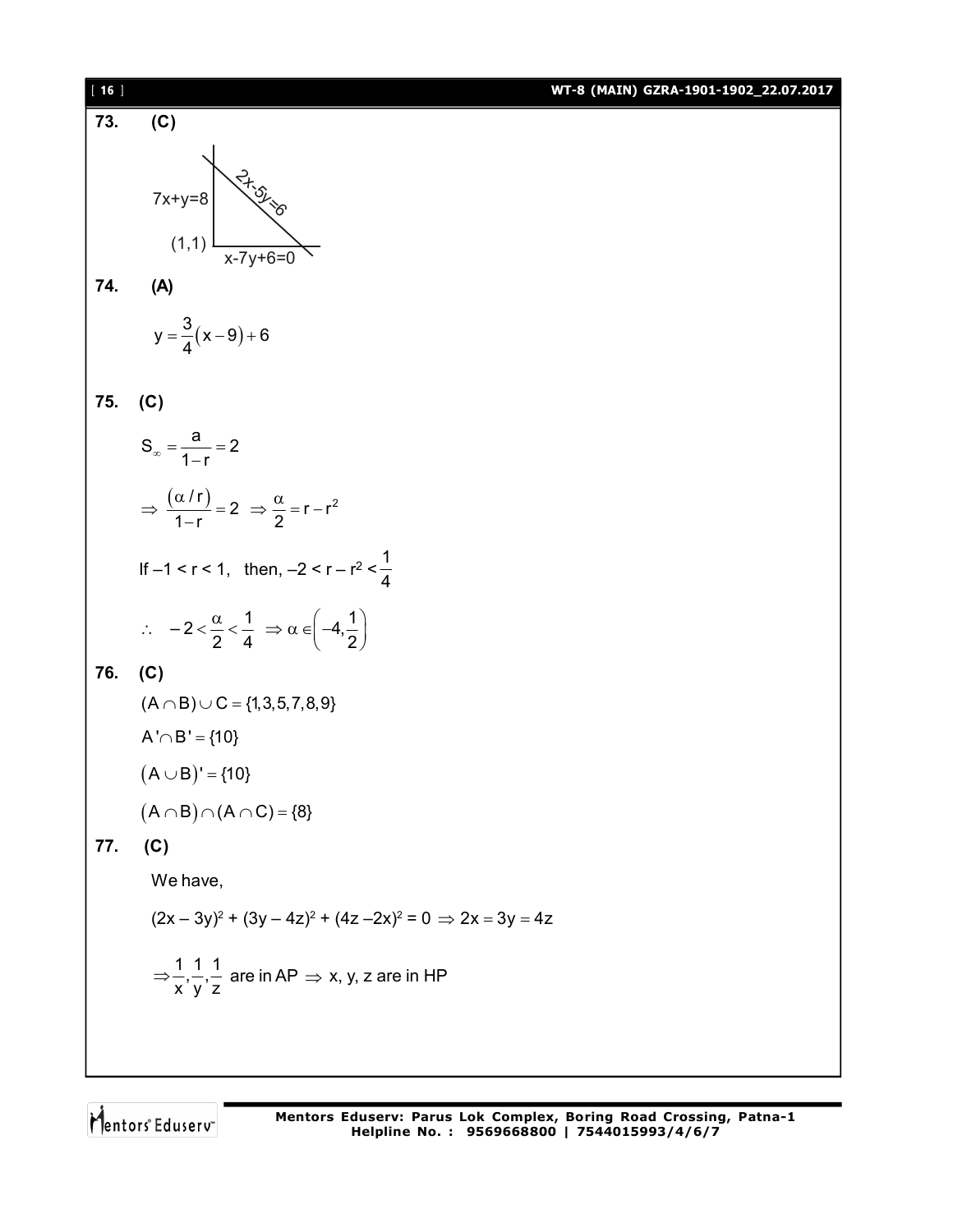### **WT-8 (MAIN) GZRA-1901-1902\_22.07.2017** [ **17** ]

**78. (C)** <u>1 2 1 ב' 1</u> 20  $1 - 20$  $H_1 + 2$   $H_{20} + 3$  $H_1 - 2$   $H_{20} - 3$  $+\frac{2}{9} + \frac{H_{20} +}{H_{11}}$  $\frac{+2}{-2} + \frac{120+3}{H_{20}-3} = \frac{2}{1} - \frac{11}{1} + \frac{3}{1} - \frac{120}{1}$  $1^{1}$  20  $1 \quad 1 \quad 1 \quad 1$ 2 H<sub>1</sub> 3 H 1 1 1 1 2 H<sub>1</sub> 3 H  $+\frac{1}{11} + \frac{1}{6} +$  $=\frac{2}{4} + \frac{1}{4}$  $-\frac{1}{11}$   $\frac{1}{2}$  - $\frac{1}{2} + \frac{1}{2} + d$   $\frac{1}{2} + \frac{1}{2} - d$  $2\quad 2\quad +\quad 3\quad 3$  $\frac{1}{2}$  – d –  $\frac{1}{2}$   $\frac{1}{2}$  + d –  $\frac{1}{2}$ 2 2 3 3  $+\frac{1}{2}+d$   $\frac{1}{2}+\frac{1}{2}-d$  $=\frac{2}{4}$   $\frac{2}{4}$  + - $-d-\frac{1}{2}$   $\frac{1}{2}+d-\frac{1}{2}$  $=\frac{1+d}{1}+\frac{\frac{2}{3}-d}{1}=\frac{\frac{2}{3}-1}{1}-2$ d d d  $=\frac{1+d}{1}+\frac{2-d}{3}=\frac{2d-1}{3}$  $\overline{a}$  $= 2 \times 21 - 2 = 40$ **79. (A)**  $\sin \alpha + \cos \alpha = -\frac{b}{c}$ a  $\alpha$  + cos  $\alpha$  = - and sin  $\alpha$  cos  $\alpha$  =  $\frac{c}{c}$ a  $\alpha$  cos  $\alpha = 2^2$   $\rightarrow$  1,  $2c - b^2$   $\rightarrow$   $2^2 + 22c - b^2$  $1 + 2\sin\alpha \cos\alpha = \frac{b^2}{2^2} \Rightarrow 1 + \frac{2c}{2} = \frac{b^2}{2^2} \Rightarrow a^2 + 2ac - b^2 = 0$  $\mathsf{a}^{\mathsf{z}}$  a  $\mathsf{a}^{\mathsf{z}}$  $\Rightarrow$  1+2sin $\alpha$  cos  $\alpha = \frac{6}{2}$   $\Rightarrow$  1+ $\frac{26}{2}$  =  $\frac{8}{2}$   $\Rightarrow$  a<sup>2</sup> + 2ac - b<sup>2</sup> = 0 **80. (C)** sec 40°, sec 80°, sec 160° are the roots of  $\frac{8}{13} - \frac{6}{1} + 1 = 0$ t<sup>3</sup>t  $-\frac{6}{4}+1=0$ or  $t^3 - 6t^2 + 8 = 0$  $\therefore$  Sum of roots = 6. **81. (B)** We have,  $sin \theta + cos \theta = m$ and sec  $\theta$  + cosec  $\theta$  = n  $\frac{1}{\hat{c}} + \frac{1}{\hat{c}} = n \Rightarrow \frac{\sin \theta + \cos \theta}{\hat{c} + \hat{c}} = n$  $\cos\theta$  sin $\theta$  cos $\theta$ sin  $\Rightarrow$   $\frac{1}{\sqrt{1-x^2}} + \frac{1}{\sqrt{1-x^2}} = n \Rightarrow \frac{\sin \theta + \cos \theta}{\cos \theta + \cos \theta} = n$  $\theta$  sin $\theta$  cos $\theta$ sin $\theta$  $\Rightarrow$  $\frac{m}{\sqrt{m}}$  = n  $\cos\theta$ sin  $=$  $\theta$ sin $\theta$  $\Rightarrow$  $\cos\theta\sin\theta = \frac{m}{2}$ n  $\theta$ sin $\theta = \frac{1}{2}$ Squaring (i), we get  $\sin^2 \theta + \cos^2 \theta + 2 \sin \theta \cos \theta = m^2 \Rightarrow 1 + 2 \cdot \frac{m}{m} = m^2$ n  $\theta$  + cos<sup>2</sup>  $\theta$  + 2 sin  $\theta$  cos  $\theta$  = m<sup>2</sup>  $\Rightarrow$  1 + 2 ·  $\frac{11}{2}$  = r  $\frac{2m}{m} = m^2 - 1$  $\Rightarrow \frac{2m}{n} = m^2 - 1 \Rightarrow 2m = n(m^2 - 1).$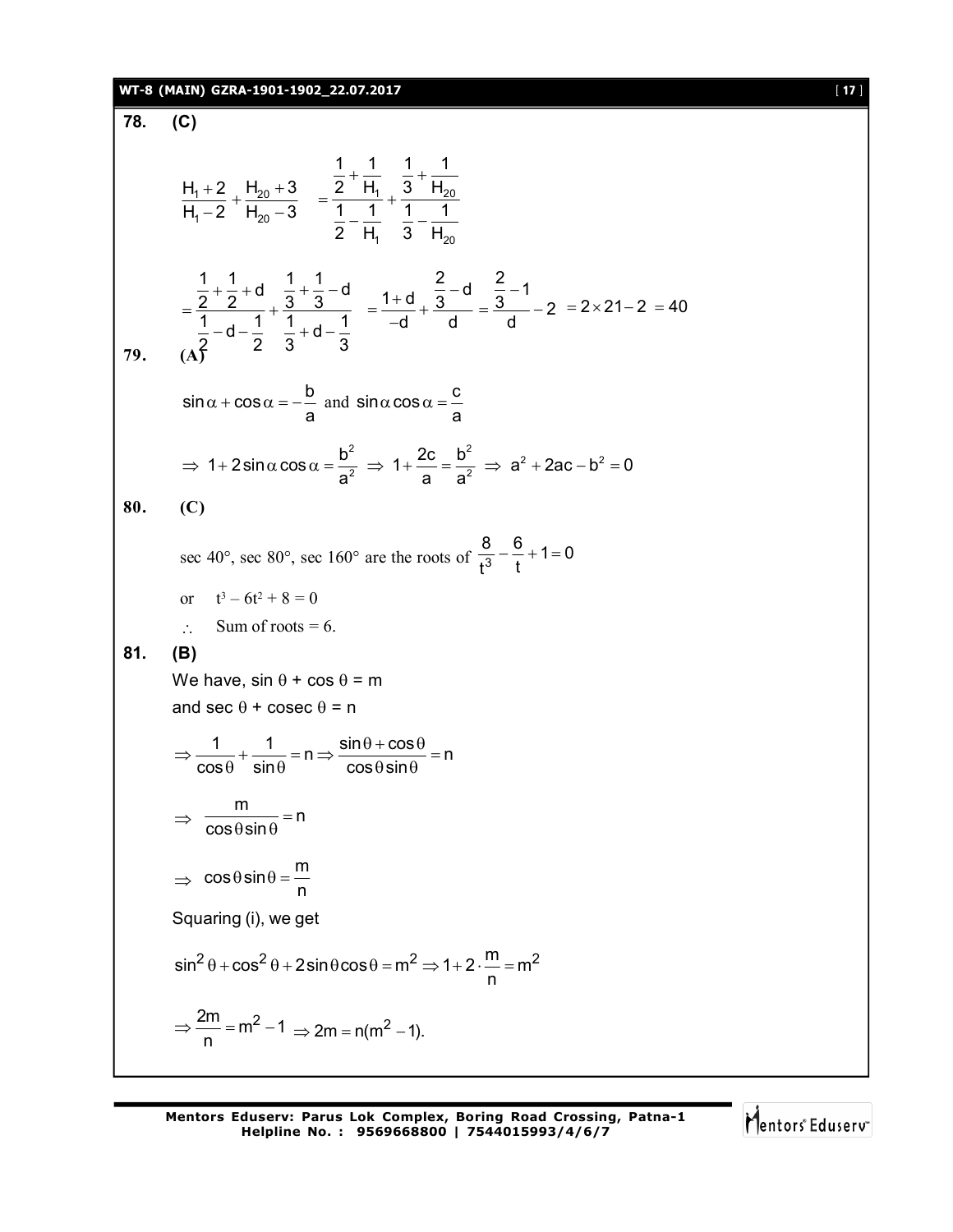